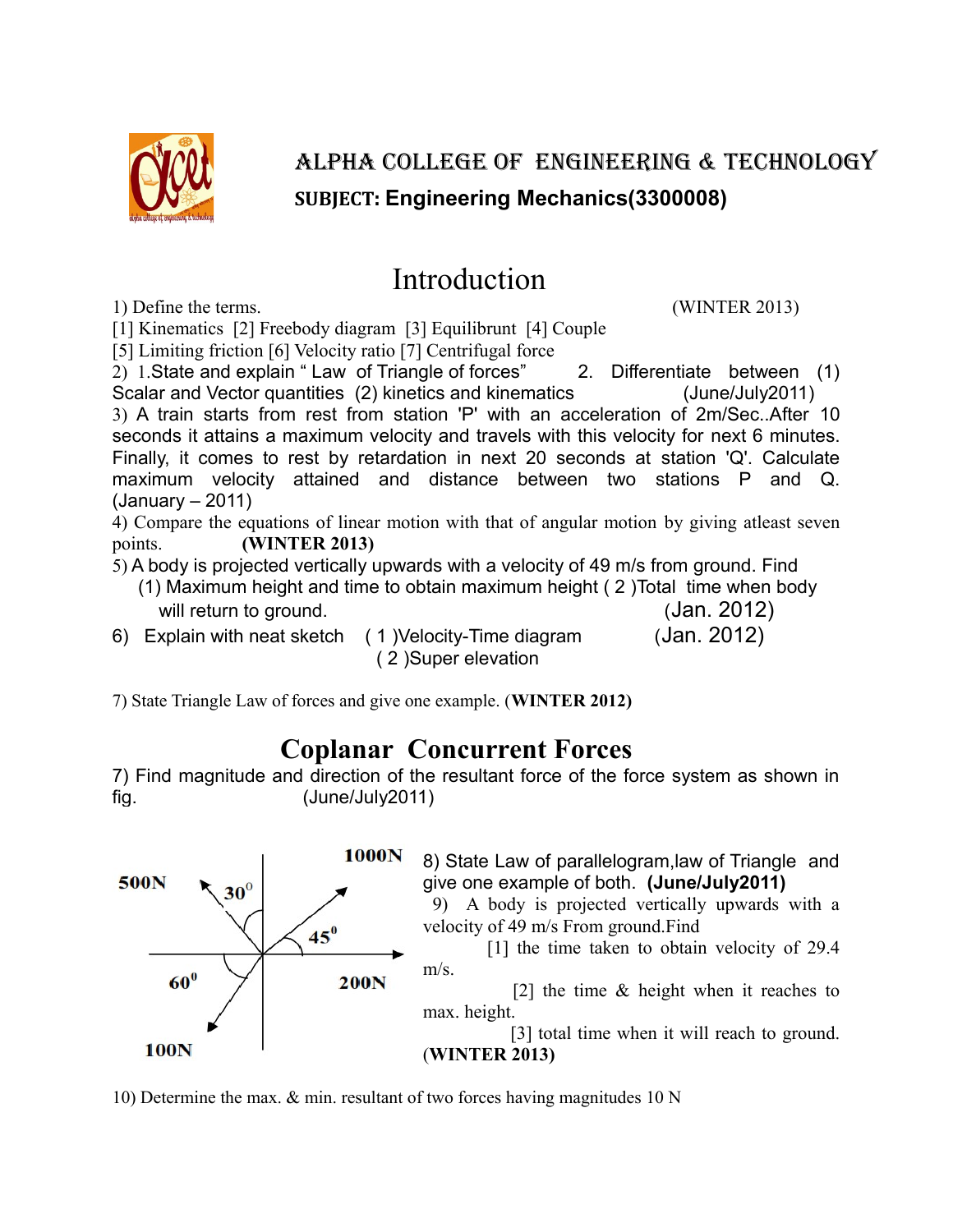$& 8 \text{ N respectively.}$  (07)

11) Two tensile forces of 100kN and 80kN are acting at a point with an angle of 1200 between them. Find magnitude and direction of the resultant force.( **Jan. 2012)**

12) State the conditions of equilibrium.

13) Find magnitude of two forces such that if they act at right angle, their resultant is  $90$  N and when they act at  $60<sub>o</sub>$ , their resultant is 117 N.

# **Coplanar Non-Concurrent Forces**

10) Calculate reactions offered by the supports of the beam as shown in Fig. (SUMMER 2014)



11) Find resultant and its direction for forces given in fig: **(SUMMER 2014)**



12) Find support reactions for a beam as shown in fig. (Jan. 2012)



13) A railway engine weighing 450 kN is running over a circular track having a radius of 260 metres, with a velocity of 100 km/hr. Calculate centrifugal force acting on the engine. ( **JUNE/JULY- 2012)**

**14)** Define couple and state properties of couple.

**15)** Find support reactions for beam shown in fig.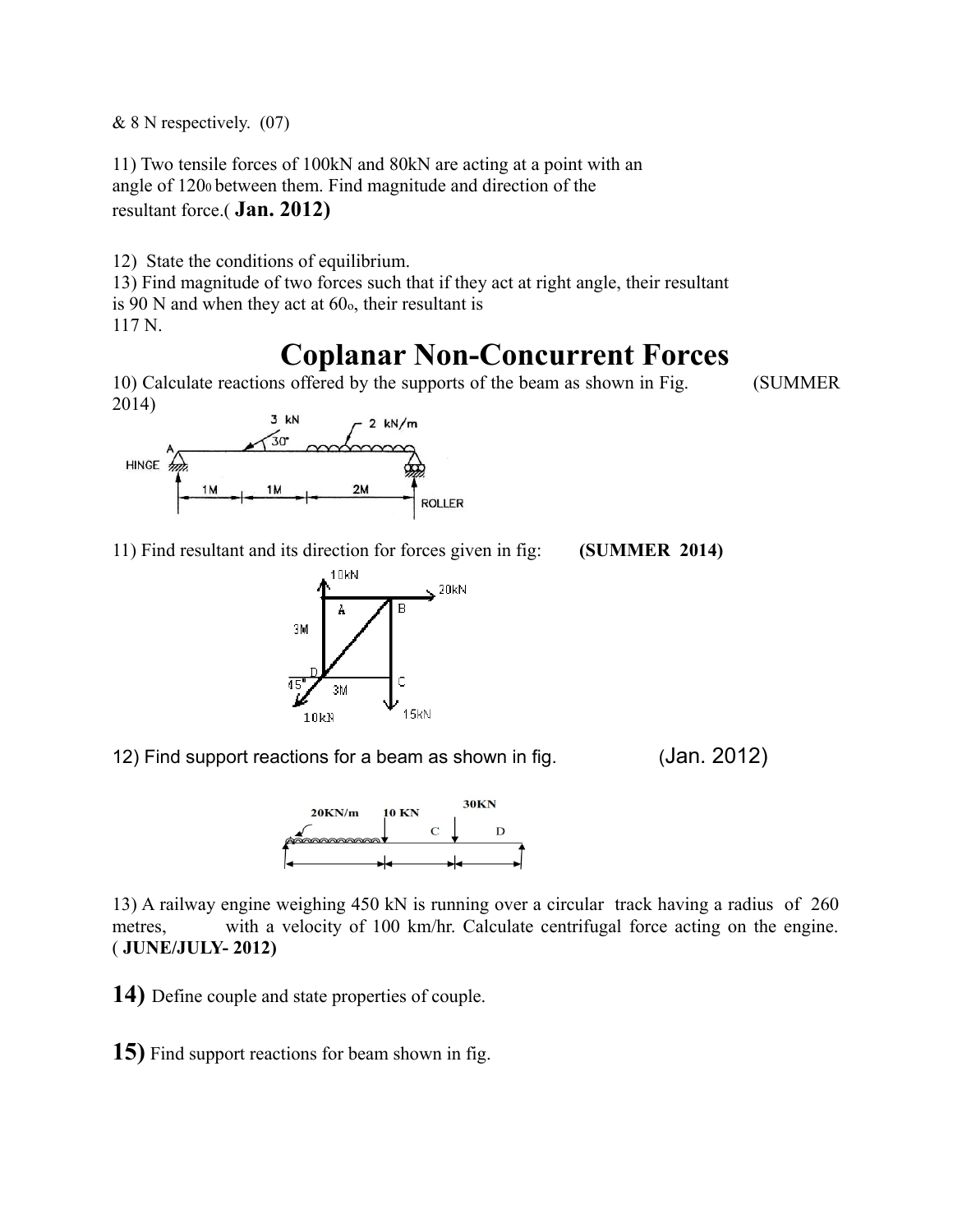

**16)** Find support reactions for a beam shown in **figure**



**17)** Find support reactions for a beam shown in **figure**



18) **)** Find support reactions for beam shown in fig.



### **Centroid & Centre of Gravity**

14) Find the C.G. for the fig. (Jan. 2012)



15) Find position of centroid for the fig. shown in fig. (January – 2011)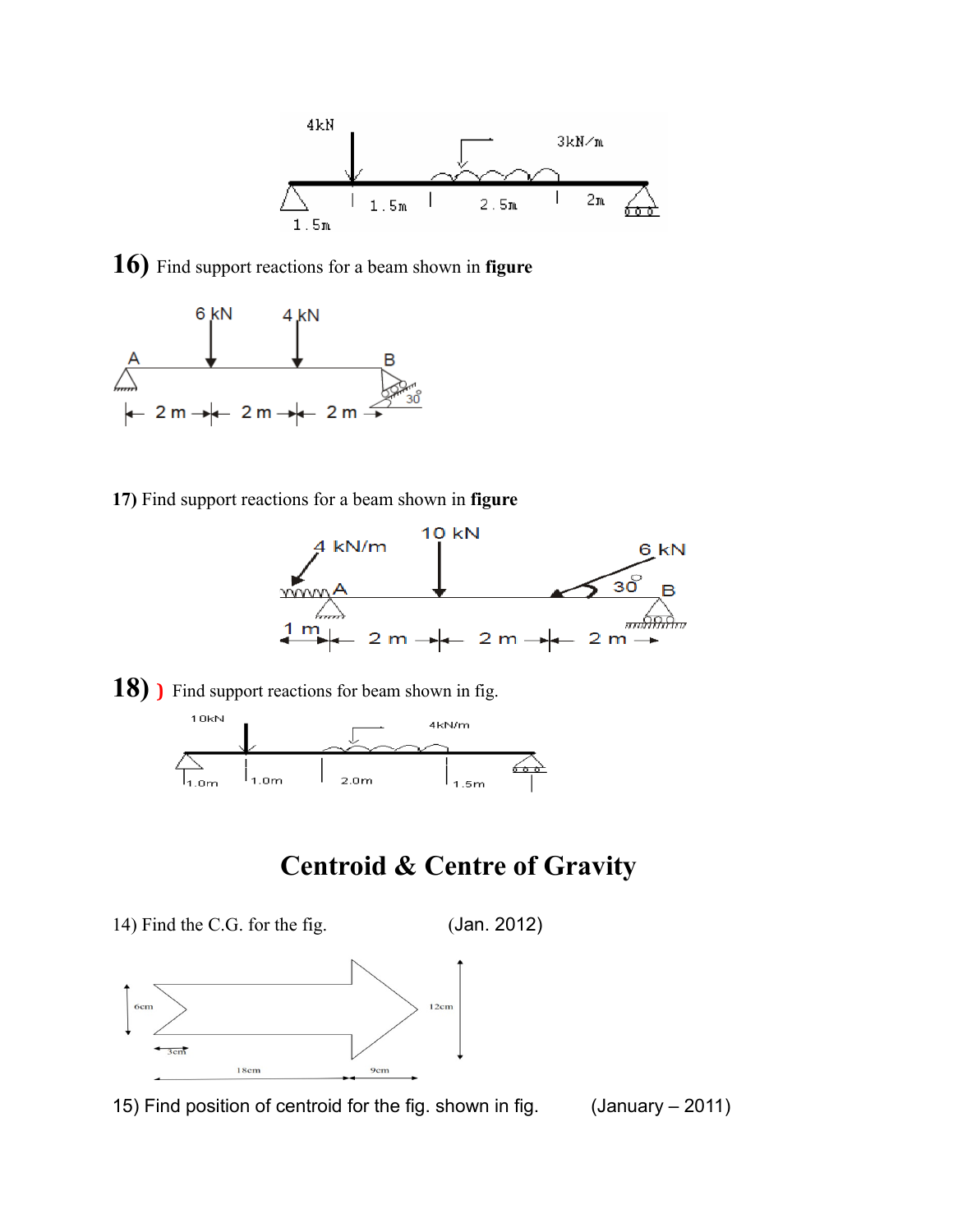

Find out the centroid of the shaded area as shown in Fig.



- 17) Differentiate between centroid and centre of gravity. **(SUMMER 2014)**
- 18) Find centroid of a wire making equilateral traingle of 80mm side.
- 19) Find position of centroid for the fig. shown in fig.

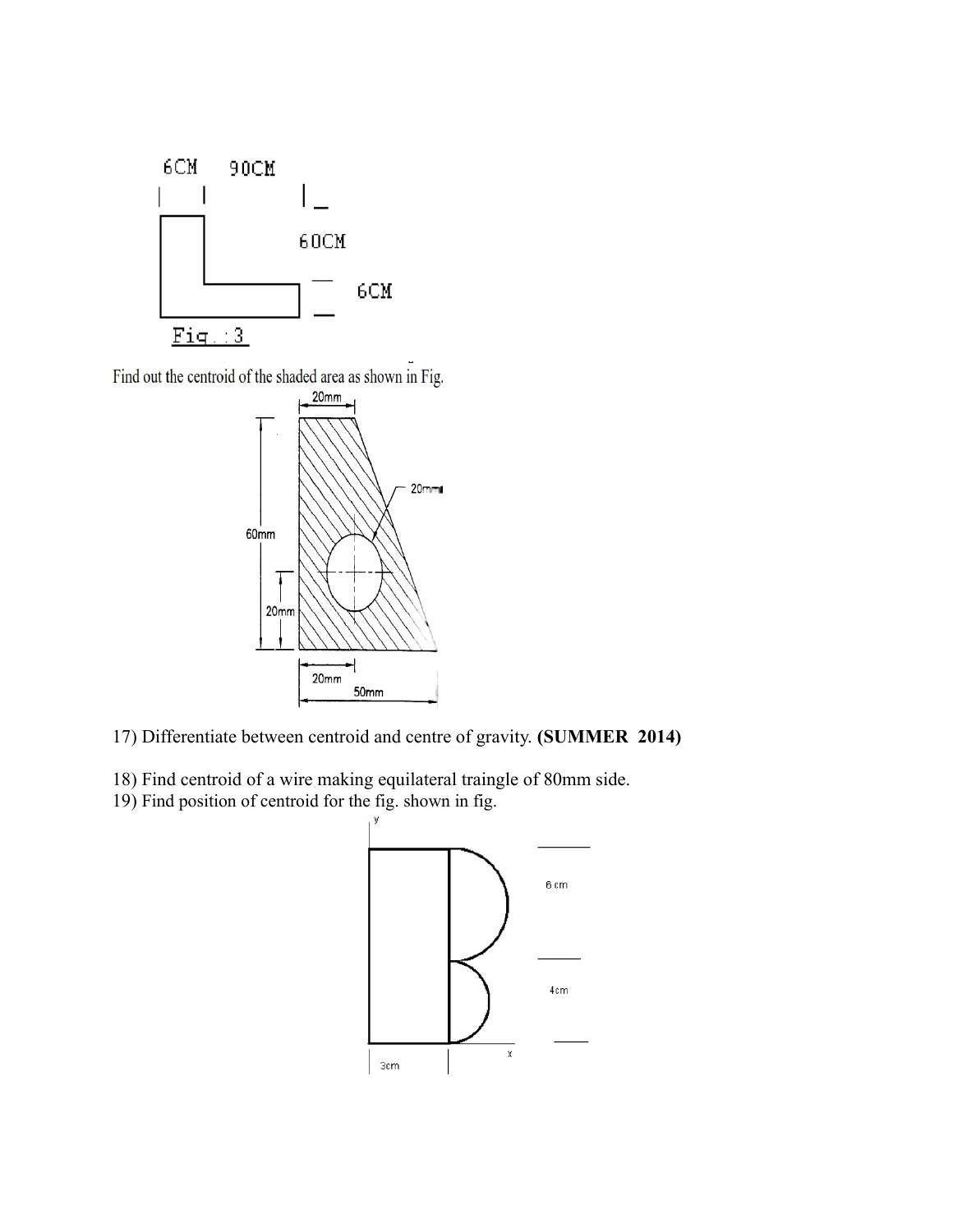# **Friction**

18) Find horizontal force required to push a body weighing  $20kN$  up aramp inclined  $30^{\circ}$  with horizontal. Take friction coeff. = 0.25 (WINTER 2012)

19) A block weighing 40 N rests on a plane inclined at  $12^{\circ}$  with the horizontal. If  $\theta = 0.26$ , find the minimum force required to cause upward motion of the block.

#### ( **SUMMER 2014)**

20) Define friction and explain laws of friction.

21) A block weighing 360N rests on a rough horizontal floor. A force of 120 N inclined at 60o with the floor is just sufficient to move it. Find co efficient of friction between floor and block.

22) A pull of P inclined at 300 to the horizontal is necessary to move a wooden block of 250N weight placed on horizontal table. If coefficient of friction  $\mu = 0.2$ , find pull 'P'

23) A Body weighing 2000 N is suspended from a vertical wall by a string AB 2m long as shown in fig.2. It is pulled by a horizontal force of 320N. Find tension (T) in the string AB and lateral displacement (x) of the body.



18) A block weighing 360N rests on a rough horizontal floor. A force of 120 N inclined at 60o with the floor is just sufficient to move it. Find co efficient of friction between floor and block.

19) A block of weight 200 N is placed on a rough inclined plane. The inclination of plane with horizontal is 30o.If co-efficient of friction is 0.25, calculate the force that is applied parallel to slope of plane to move the block upwards.

20) A body projected at an angle of  $30^{\circ}$  with horizontal with a velocity of 25 m/s. Calculate maximum height, Horizontal range & total time taken for flight. (**SUMMER 2014)**

21) . determine the magnitude of horizontal force P, required to start the block to move up the plane

- 1. Equilibrium of block is maintained by a pull P as shown in fig. The co-efficient of friction between block and surface is 0.2. Determine the values of P for which the block remains in equilibrium.
- 2. What should be the value of  $\theta$  in the fig. which will make the motion of 1000 N block down the plane to impend? The co-efficient of friction for all contact surfaces is 1/3.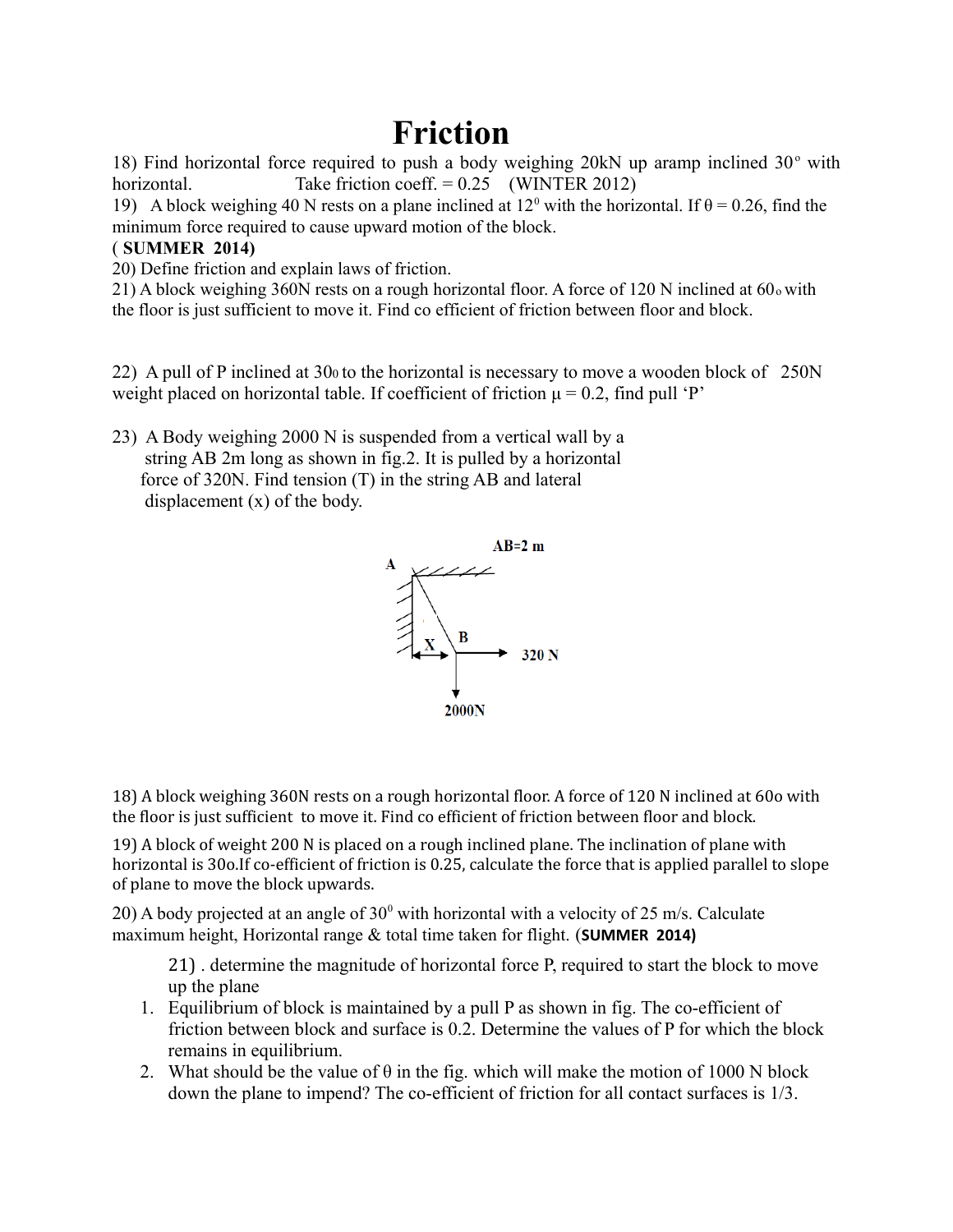- 3. Two blocks of weight 50 N and 200 N are connected by a cord and rest on two inclined planes as A block of mass 100 kg is placed on an inclined plane as shown in fig. If  $\mu_s$ = 0.35 &  $\mu_k$ = 0shown in fig. Determine the maximum tension in the cord when limiting friction conditions develop for both the blocks.
- 4. A body of weight 100 N rests on a rough horizontal plane ( $\mu$ =0.3). Find the minimum force P and its inclination to set the block into impending motion.

#### **Work, Powe & Energy**

19) A pump lifts 5000 liter of water from ground level to a 25m high tank in 10 minutes. Find the power of pump in  $kW$ . (WINTER 2012)

20) Explain Work, Power and Energy with their units. ( JUNE/JULY-2012)

21) A water tank of 25000 liter capacity is filled up in 40 minutes by a pump.Water is lift through a height of 25 m. Calculate the power required by the pump in KW. **(SUMMER 2014)**

22) Compare the equations of linear motion with that of angular motion by giving atleast seven points.( **WINTER 2013)**

23) In a construction of concrete dam of 50 m height,concrete is lifted from base of the dam by a bucket 5 kN & rope of weight 80 N/m.Calculate the work done in lifting one bucket of concrete.

24) Draw V-T dia. for acceleration 0.5, 1.0, 2.0 m/sec<sup>2</sup>

25) A Truck of mass 2.5 kN runs with a velocity of 36 kmph. Compute its kinetic energy.

#### .**Simple Machines**

22) Explain law of machine and define mechanical advantage, velocity ratio and efficiency. – (WINTER 2012)

23) In a machine an effort of 1 kN raised a load of 8 kN. The Distance moved by the effort was 20 meters while that moved by the load was 1 metre. Find Mechanical advantage, Velocity

ratio and efficiency of the machine. (JUNE/JULY-2012)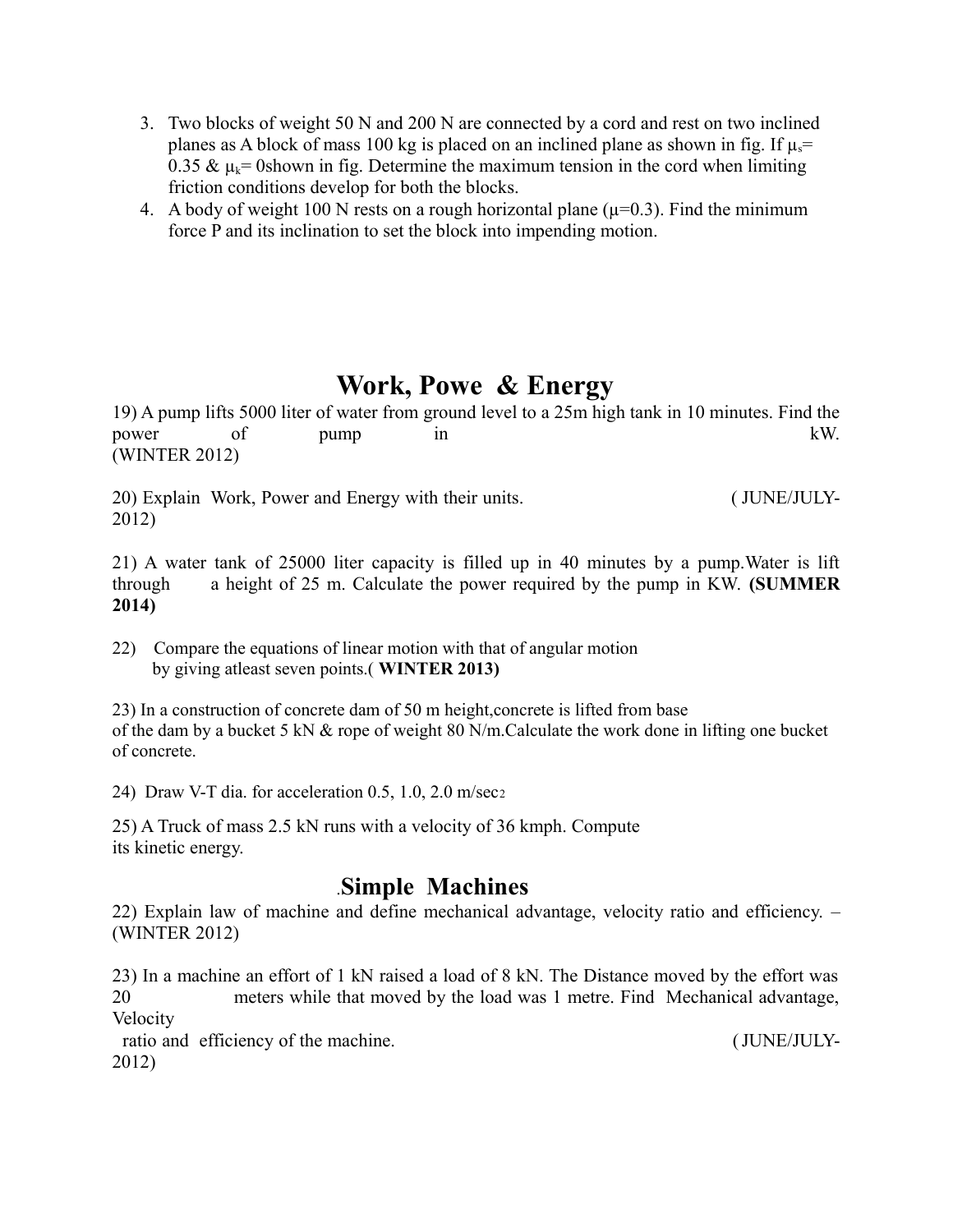24) In a simple machine an effort of 157 N raised a load of 1200 N and an effort of 382 N raised a load of 3000 N. Establish the law of machine and find effort required to lift a load of 8000 N.

25) Define (1) Velocity ratio (2) Mechanical advantage (3) Input of a machine (4) Output of a machine (5)Efficiency (6)Reversiblemachine(7) Self locking machine **(June/July2011)**

26) Explain law of machine. **(SUMMER 2014)**

27) In a simple machine an effort of 157 N raised a load of 1200 N and an effort of 382 N raised a load of 3000 N. Establish the law of machine and find effort required to lift a load of 8000 N. **(JUNE/JULY- 2012)**

28) For a simple lifting machine, Law of machine is  $P = 0.1W + 3.5$ . If VR=30.5, find maximum efficiency and maximum mechanical advantage of machine. State whether the machine is reversible or not. Find effort required to lift a load of 50 kN. (Jan. 2012)

29) A box weighing 100 N is hung with the help of strings as shown in Fig.3.Find tensions in both the strings. ( **SUMMER 2014)**



30) Define reversible machine. .( **WINTER 2013)** (7)

31) In a lifting machine an effort of 30 kg lifts a load of 720 kg . What is the mechanical advantage, if efficiency of machine is 40% at this load. Calculate velocity ratio of machine.